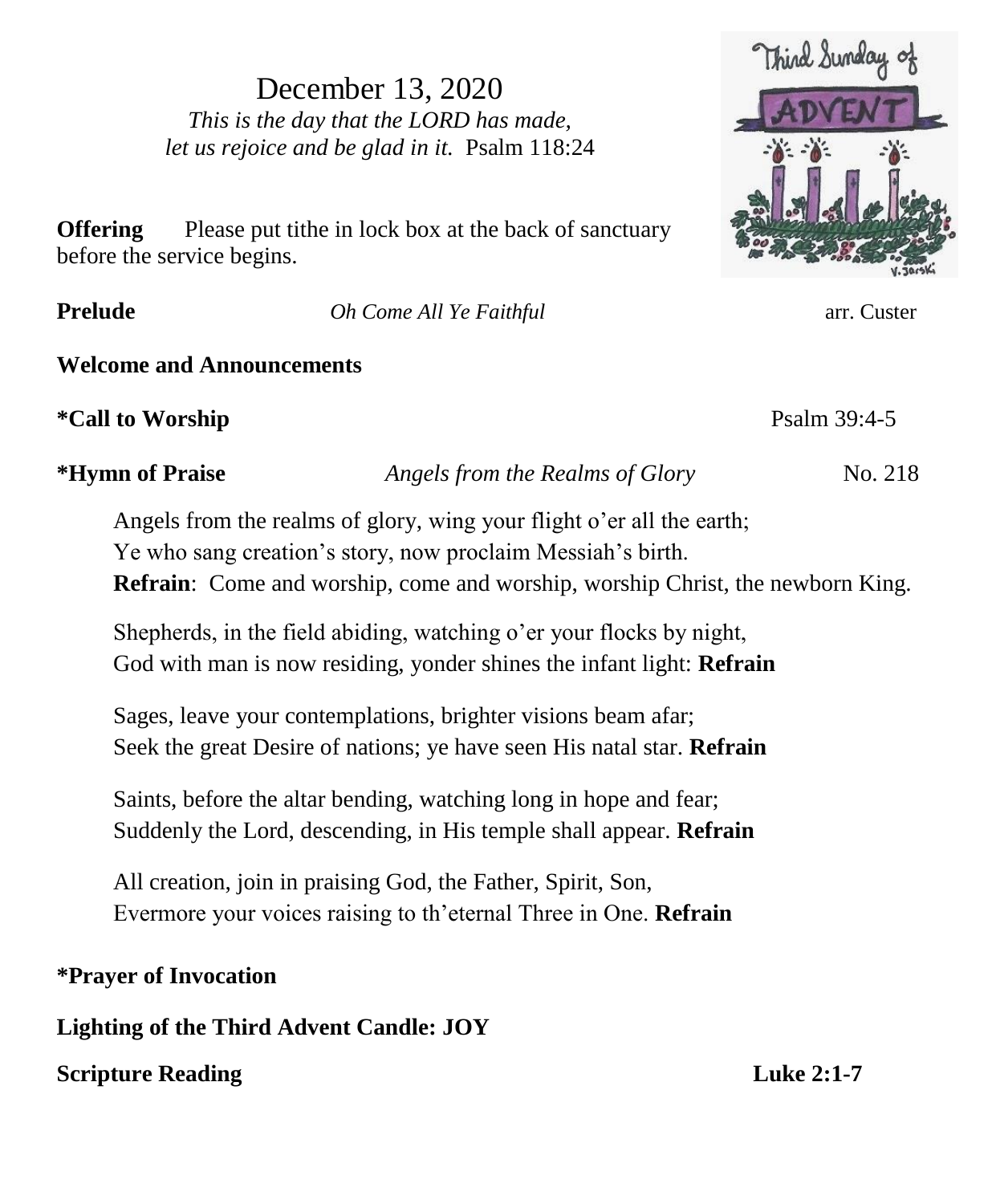#### **Prayer of Confession**

Our Gracious Heavenly Father, have mercy upon us for we have sinned against you. Our hearts have grown cold with the sin that still abides within each one of us. Try as we may, no human effort is able to save us from our sin. We confess that we need your Holy Spirit to warm our hearts, to show us our sin, and to work repentance in our hearts and minds. And by your grace, enable us to die more and more to our sin and to live more and more for you. In Jesus name we pray, Amen.

### Assurance of Pardoning Grace **Property** Psalm 39:12-13

 $12$  "Hear my prayer, O LORD, listen to my cry for help; be not deaf to my weeping. For I dwell with you like an alien, a stranger, as all my fathers were.<sup>13</sup> Look away from me, that I may rejoice again before I depart and I am no more."

### **\*Hymn of Thanksgiving** *Joy to the World! The Lord Is Come* No. 195

Joy to the world! The Lord is come: let earth receive her King; Let every heart prepare Him room, and heav'n and nature sing, and heav'n and nature sing, and heav'n, and heav'n and nature sing.

Joy to the earth! The Savior reigns: let men their songs employ; While fields and floods, rocks, hills, and plains repeat the sounding joy, repeat the sounding joy, repeat, repeat the sounding joy.

No more let sins and sorrows grow, nor thorns infest the ground; He comes to make His blessings flow far as the curse is found, far as the curse is found, far as, far as the curse is found.

He rules the world with truth and grace, and makes the nations prove the glories of His righteousness, and wonders of His love, and wonders of His love, and wonders, wonders of His love.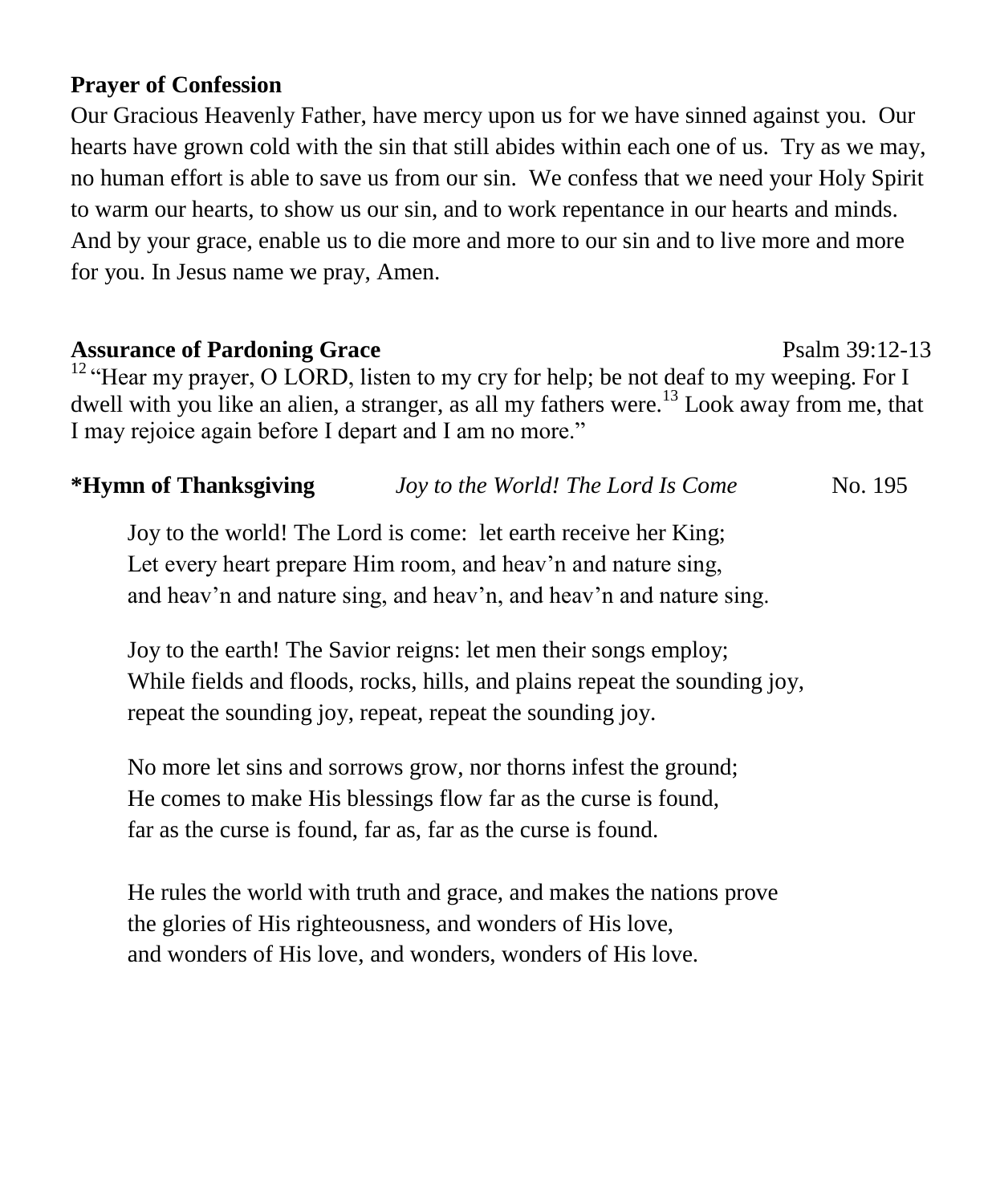#### **Westminster Shorter Catechism 102-103**

- Q. 102 What do we pray for in the second petition?
- A. **In the second petition, which is, Thy kingdom come, we pray that Satan's kingdom may be destroyed; and that the kingdom of grace may be advanced, ourselves and others brought into it, and kept in it; and that the kingdom of glory may be hastened.**
- Q. 103 What do we pray for in the third petition?
- A. **In the third petition, which is, Thy will be done in earth, as it is in heaven, we pray that God, by his grace, would make us able and willing to know, obey and submit to his will in all things, as the angels do in heaven.**

#### **Prayer of Intercession**

#### **\*Hymn of Preparation** *Hark! the Herald Angels Sing*No. 203

Hark! the herald angels sing, "Glory to the newborn King; Peace on earth, and mercy mild, God and sinners reconciled!" Joyful, all ye nations rise, join the triumph of the skies; with th'angelic host proclaim, "Christ is born in Bethlehem!" Hark! the herald angels sing, "Glory to the newborn King."

Christ, by highest heav'n adored, Christ, the everlasting Lord! Late in time behold Him come, offspring of the Virgin's womb. Veiled in flesh the God-head see; hail th'incarnate Deity, pleased as man with men to dwell, Jesus, our Emmanuel. Hark! the herald angels sing, "Glory to the newborn King."

Hail the heav'n-born Prince of Peace! Hail the Sun of Righteousness! Light and life to all He brings, ris'n with healing in His wings. Mild He lays His glory by, born that man no more may die, born to raise the sons of earth, born to give them second birth. Hark! the herald angels sing, "Glory to the newborn King."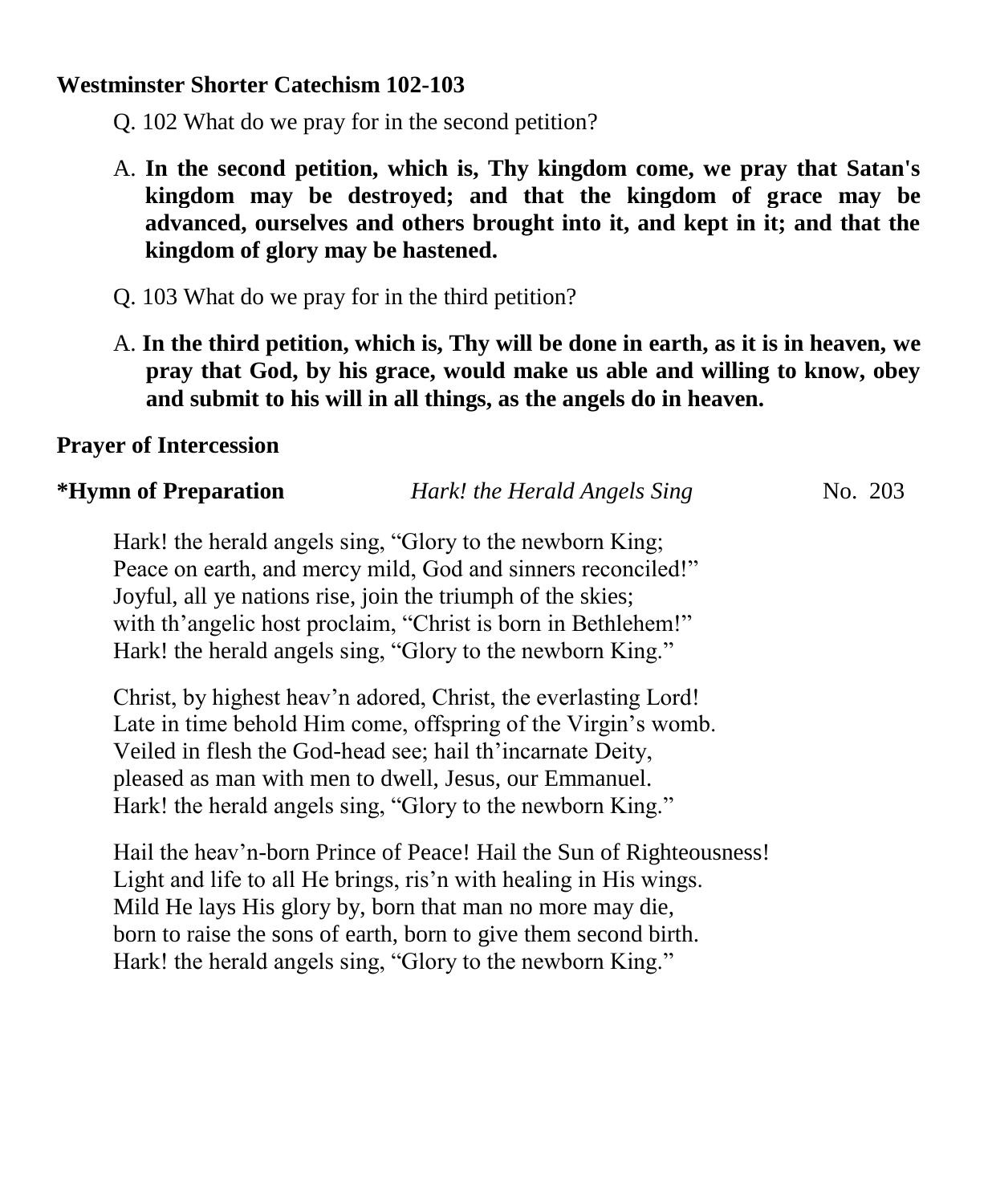**Outline** 

- 1. What God Did
- 2. How David Responds
- 3. How We Are to Respond

Questions:

- 1. What role(s) does David play in the coming of Jesus?
- 2. What does it mean that Jesus is a King and not a President? What are the differences between these two offices? In what ways do we sometimes read our own political moment or understanding of politics into the Bible?
- 3. Have you ever been disappointed with God's will in your life? How do we respond to these disappointments? How does the Bible instruct us to respond?

| *Hymn of Response | When I Survey the Wondrous Cross | No. 252 |
|-------------------|----------------------------------|---------|
|                   |                                  |         |

When I survey the wondrous cross on which the Prince of glory died, my richest gain I count but loss, and pour contempt on all my pride.

Forbid it, Lord, that I should boast, save in the death of Christ my God: all the vain things that charm me most, I sacrifice them to His blood.

See, from His head, His hands, His feet, sorrow and love flow mingled down: did e'er such love and sorrow meet, or thorns compose so rich a crown?

Were the whole realm of nature mine, that were a present far too small; love so amazing, so divine, demands my soul, my life, my all.

### **\*Benediction**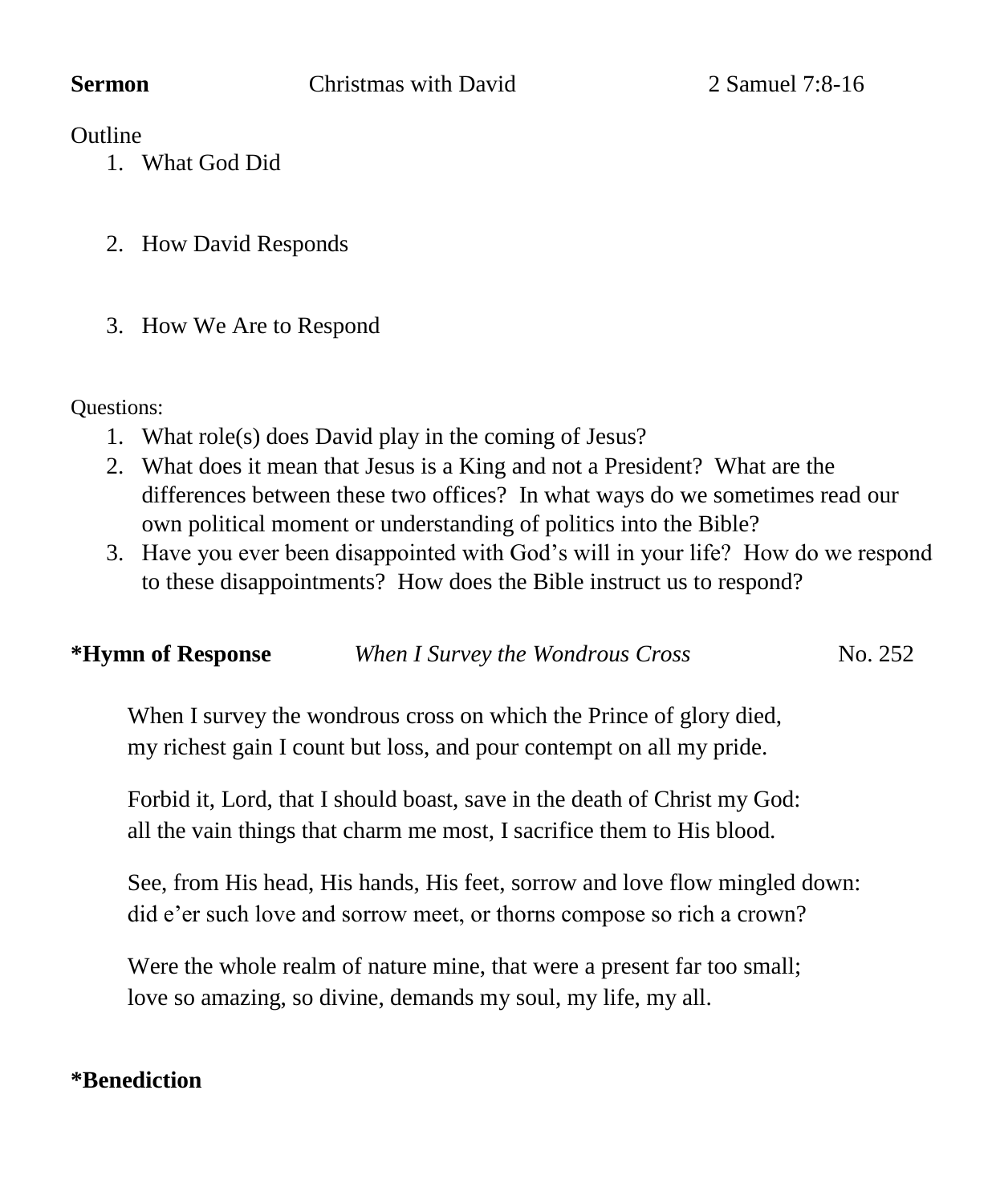# **\*Gloria Patri** No. 735

Glory be to the Father, and to the Son, and to the Holy Ghost; as it was in the beginning, is now, and ever shall be, world without end. Amen, amen.

| *Postlude                     |                                       | Good Christian Men Rejoice                | arr. MacDonald                                           |
|-------------------------------|---------------------------------------|-------------------------------------------|----------------------------------------------------------|
|                               | * Congregation: Please stand as able. |                                           |                                                          |
|                               |                                       | * * * * * * * *                           |                                                          |
| <b>Keyboard</b>               |                                       |                                           | <b>Sandy Schoon</b>                                      |
| <b>Bassoon</b>                |                                       |                                           | Ana Severson                                             |
| <b>Violin</b>                 |                                       |                                           | Chris Erickson                                           |
| <b>Tenor Sax</b>              |                                       |                                           | Leam Armstrong                                           |
| <b>French Horn</b>            |                                       |                                           | Becky Schoon                                             |
| <b>Intercessory Prayer</b>    |                                       |                                           | <b>Nelson Schoon</b>                                     |
|                               |                                       | <b>Weekly Calendar</b>                    |                                                          |
| <b>DATE</b>                   | <u>TIME</u>                           | <b>EVENT</b>                              |                                                          |
| <b>SUN 12/13</b>              | 9:00 AM                               | <b>Opening Exercises</b>                  |                                                          |
|                               | 9:15 AM                               | <b>Sunday School</b>                      |                                                          |
|                               | 10:30 AM                              | (available YouTube & Facebook)            | <b>Worship Service - Third Sunday of Advent</b>          |
| <b>MON 12/14</b>              | 6:30PM                                | <b>Hrivnak-Lindborg Care Group (Zoom)</b> |                                                          |
| <b>TUE 12/15</b><br>Observed) | $1:00$ PM                             |                                           | <b>Senior Care Group (Masks &amp; Social Distancing)</b> |
| <b>SUN 12/20</b>              | 9:00 AM                               | <b>Opening Exercises</b>                  |                                                          |
|                               | 9:15 AM                               | <b>Sunday School</b>                      |                                                          |
|                               | 10:30 AM                              | (available YouTube & Facebook)            | <b>Worship Service- Fourth Sunday of Advent</b>          |